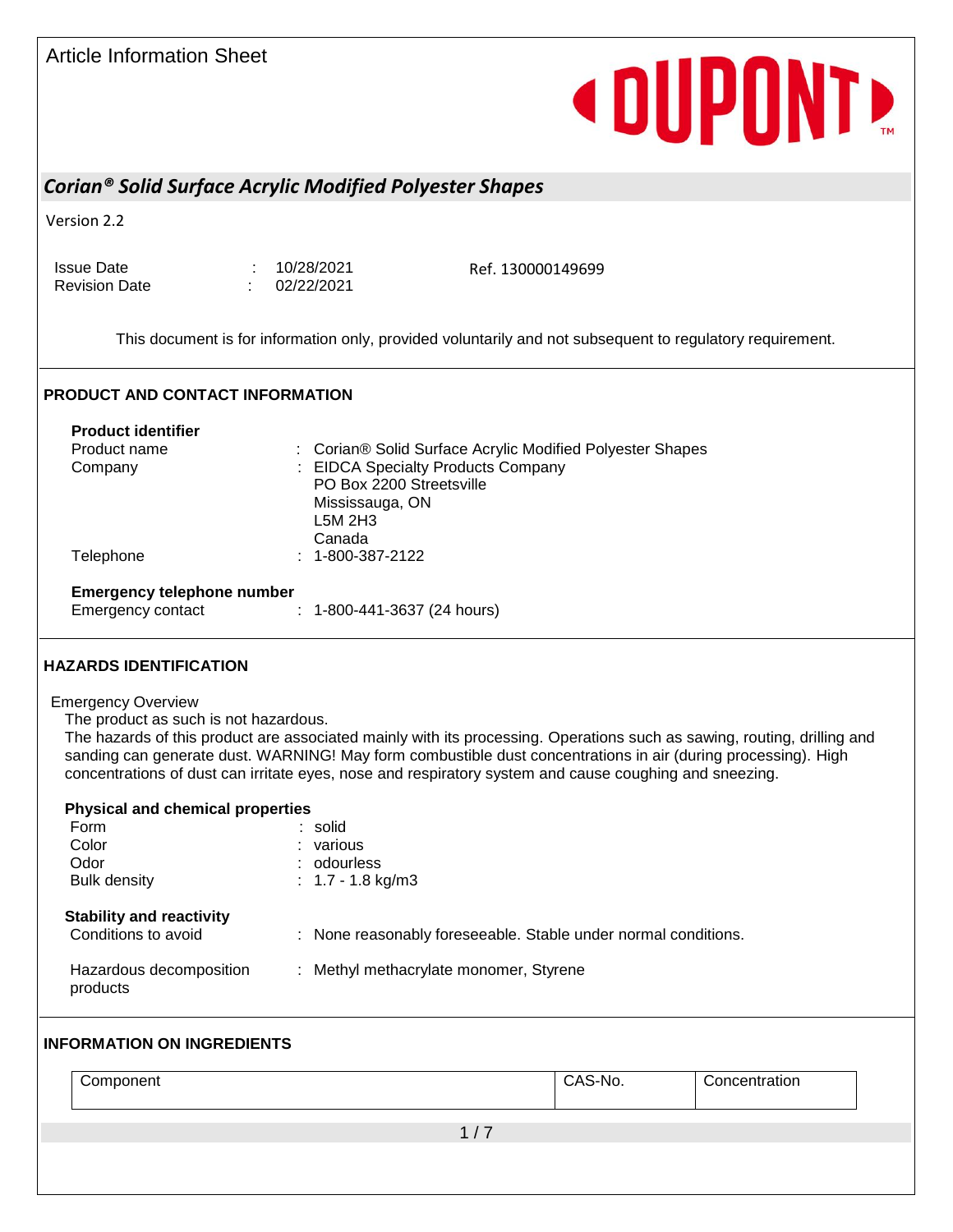| <b>Article Information Sheet</b> |  |
|----------------------------------|--|
|                                  |  |

## **«DUPONT**

## *Corian® Solid Surface Acrylic Modified Polyester Shapes*

Version 2.2

:

Issue Date : 10/28/2021 Revision Date : 02/22/2021

Ref. 130000149699

| Solid Surface | 100 % |
|---------------|-------|
|               |       |
|               |       |

## Exposure limits may be applicable for the following :

| Dust (inhalable and respirable fraction) |          |  |
|------------------------------------------|----------|--|
| Methyl methacrylate                      | 80-62-6  |  |
| Styrene                                  | 100-42-5 |  |

## **FIRST AID MEASURES**

## **Description of first aid measures** Inhalation : If large amounts of dust are inhaled, or if exposed to fumes from overheating or combustion, move to fresh air. Skin contact **in the set of the set of the Skin contact** special first aid measures. Eye contact **Exercise :** Rinse thoroughly with plenty of water, also under the eyelids. Ingestion **in the set of the State of the State I** has a local measures.

## **FIREFIGHTING MEASURES**

#### **Extinguishing media**

Suitable extinguishing media : Water spray, Dry chemical, Carbon dioxide (CO2), Foam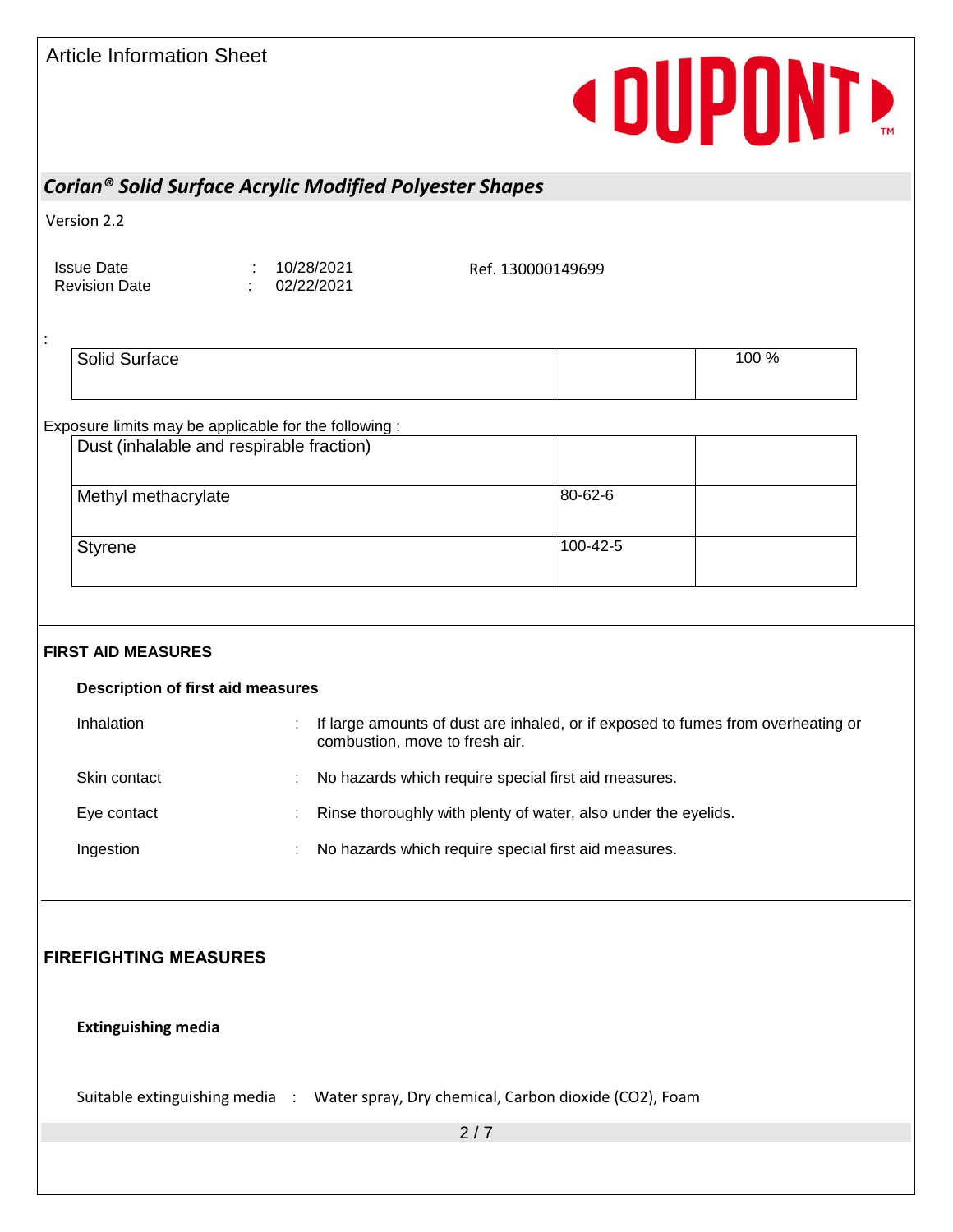Article Information Sheet **« DUPONTE** *Corian® Solid Surface Acrylic Modified Polyester Shapes* Version 2.2 Issue Date : 10/28/2021 Ref. 130000149699 Revision Date : 02/22/2021 **Special hazards arising from the article** Specific hazards during : Avoid generating dust; fine dust dispersed in air in sufficient concentrations, firefighting and in the presence of an ignition source is a potential dust explosion hazard. Hazardous combustion products Carbon monoxide Carbon dioxide (CO2) Methyl methacrylate monomer Aldehydes **ACCIDENTAL RELEASE MEASURES Personal precautions, protective equipment and emergency procedures** Personal precautions : No special precautions required. **Environmental precautions** Environmental precautions : No special environmental precautions required. **Methods and materials for containment and cleaning up** Methods for cleaning up : Dust deposits should not be allowed to accumulate on surfaces, as these may form an explosive mixture if they are released into the atmosphere in sufficient concentration., Avoid dispersal of dust in the air (i.e., clearing dust surfaces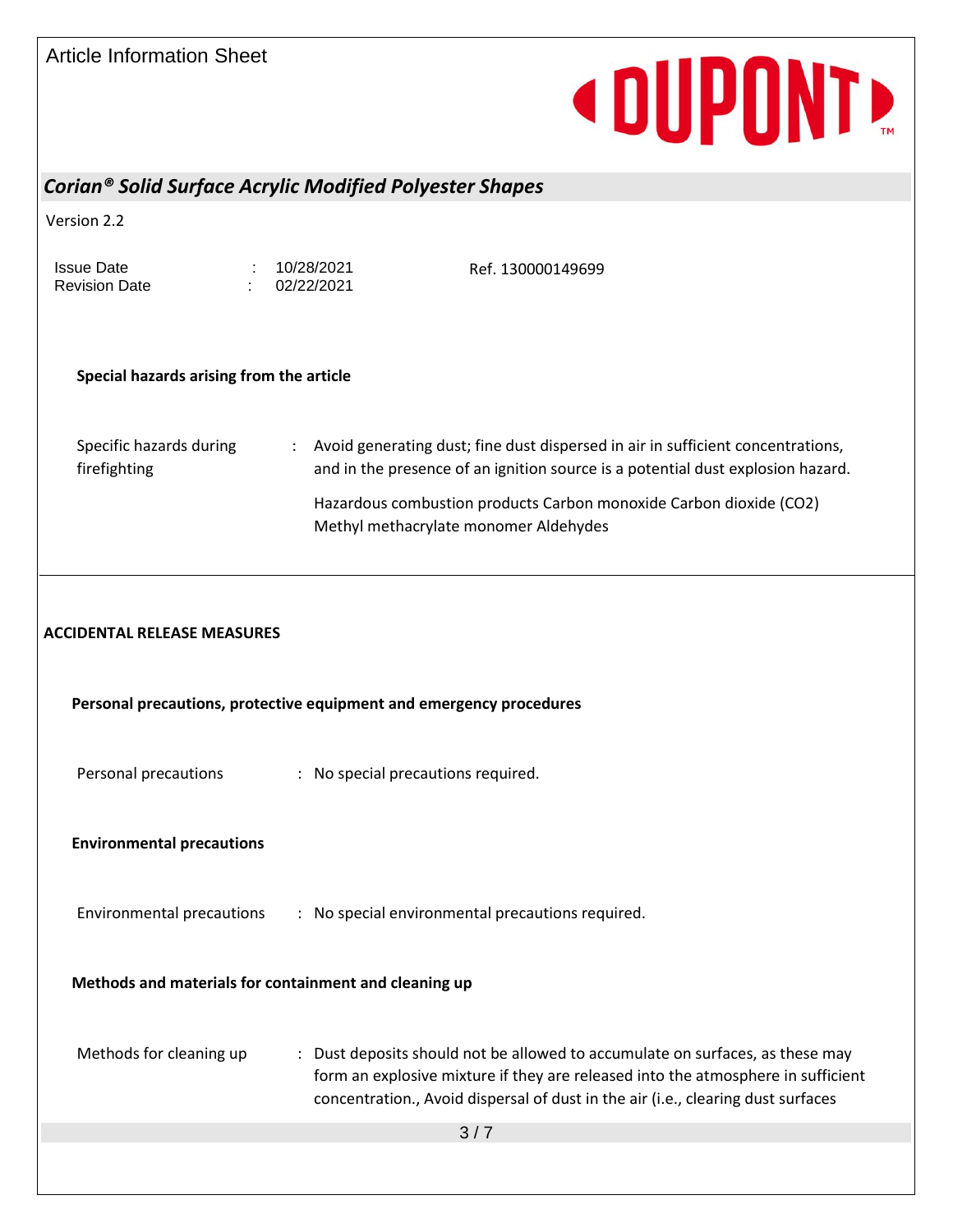| <b>Article Information Sheet</b>                 | <b>«DUPONT»</b>                                                                                                                                                                                                                                                                                                                                                                                                                                                                                                                                                                                                                              |
|--------------------------------------------------|----------------------------------------------------------------------------------------------------------------------------------------------------------------------------------------------------------------------------------------------------------------------------------------------------------------------------------------------------------------------------------------------------------------------------------------------------------------------------------------------------------------------------------------------------------------------------------------------------------------------------------------------|
|                                                  | Corian® Solid Surface Acrylic Modified Polyester Shapes                                                                                                                                                                                                                                                                                                                                                                                                                                                                                                                                                                                      |
| Version 2.2                                      |                                                                                                                                                                                                                                                                                                                                                                                                                                                                                                                                                                                                                                              |
| <b>Issue Date</b><br><b>Revision Date</b>        | 10/28/2021<br>Ref. 130000149699<br>02/22/2021                                                                                                                                                                                                                                                                                                                                                                                                                                                                                                                                                                                                |
|                                                  | with compressed air)., Non-sparking tools should be used.                                                                                                                                                                                                                                                                                                                                                                                                                                                                                                                                                                                    |
| <b>HANDLING AND STORAGE</b>                      |                                                                                                                                                                                                                                                                                                                                                                                                                                                                                                                                                                                                                                              |
| <b>Precautions for safe handling</b>             |                                                                                                                                                                                                                                                                                                                                                                                                                                                                                                                                                                                                                                              |
| Advice on safe handling                          | Do not breathe dust. Do not breathe vapours or fumes that may be evolved<br>during processing. Wash hands before breaks and at the end of workday.<br>Minimize dust generation and accumulation. Routine housekeeping should be<br>instituted to ensure that dusts do not accumulate on surfaces. Dry powders<br>can build static electricity charges when subjected to the friction of transfer<br>and mixing operations. Provide adequate precautions, such as electrical<br>grounding and bonding, or inert atmospheres. Handling and processing<br>operations should be conducted in accordance with best practices (e.g. NFPA-<br>654). |
|                                                  | Conditions for safe storage, including any incompatibilities                                                                                                                                                                                                                                                                                                                                                                                                                                                                                                                                                                                 |
| Requirements for storage<br>areas and containers | No special storage conditions required.<br>$\mathbb{Z}^{\mathbb{Z}}$                                                                                                                                                                                                                                                                                                                                                                                                                                                                                                                                                                         |

## **EXPOSURE CONTROLS/PERSONAL PROTECTION**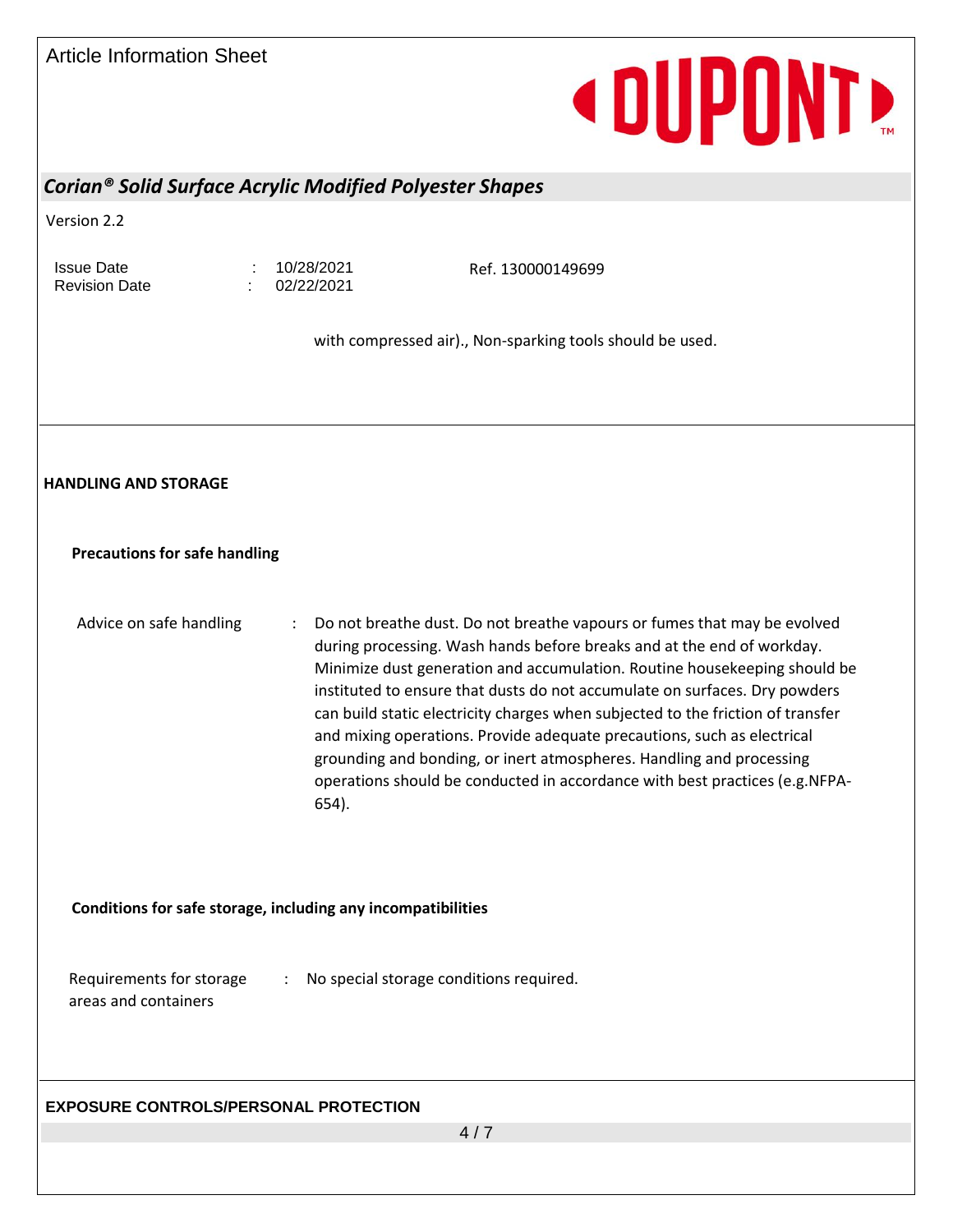# **«DUPONTE**

## *Corian® Solid Surface Acrylic Modified Polyester Shapes*

Version 2.2

Issue Date : 10/28/2021 Revision Date : 02/22/2021

Ref. 130000149699

### Personal protective equipment

| Respiratory protection | : No personal respiratory protective equipment normally required. Dust safety<br>masks are recommended when the dust concentration is more than 10<br>$mg/m3$ .                                                                                                                                                                               |
|------------------------|-----------------------------------------------------------------------------------------------------------------------------------------------------------------------------------------------------------------------------------------------------------------------------------------------------------------------------------------------|
| Hand protection        | : Additional protection: Wear gloves suitable for the task being performed.<br>Leather gloves or a suitable alternative should be worn when handling solid<br>surface. Chemical resistant gloves should be used when handling chemicals.<br>One exception is the use of rotating equipment, where gloves could be caught<br>on the equipment. |
| Eye protection         | : Safety glasses                                                                                                                                                                                                                                                                                                                              |

## Exposure Guidelines

Exposure Limit Values

## **Solid Surface**

| No applicable data available. |
|-------------------------------|
|-------------------------------|

| Dust (inhalable and respirable fraction) |         |                  |                                                                |  |
|------------------------------------------|---------|------------------|----------------------------------------------------------------|--|
| TLV                                      | (ACGIH) | $\sqrt{3}$ mg/m3 | 8-hour, time-weighted average<br>Respirable particulate matter |  |
| <b>TLV</b>                               | (ACGIH) | 10 $mg/m3$       | 8-hour, time-weighted average<br>Inhalable particulate matter  |  |

| <b>Methyl methacrylate</b> |         |           |                               |
|----------------------------|---------|-----------|-------------------------------|
| <b>TLV</b>                 | (ACGIH) | 50 ppm    | 8-hour, time-weighted average |
| <b>TLV</b>                 | (ACGIH) | $100$ ppm | Short-term exposure limit     |

| <b>Styrene</b> |         |        |                                  |  |  |  |
|----------------|---------|--------|----------------------------------|--|--|--|
|                | (ACGIH) | 20 ppm | time-weighted average<br>8-hour. |  |  |  |
| ►              | (ACGIH) | 40 ppm | Short-term exposure limit        |  |  |  |

Biological Exposure Indices

**Styrene** 

| √of shift<br>as possible<br>End<br>(As<br>` soon |
|--------------------------------------------------|
|--------------------------------------------------|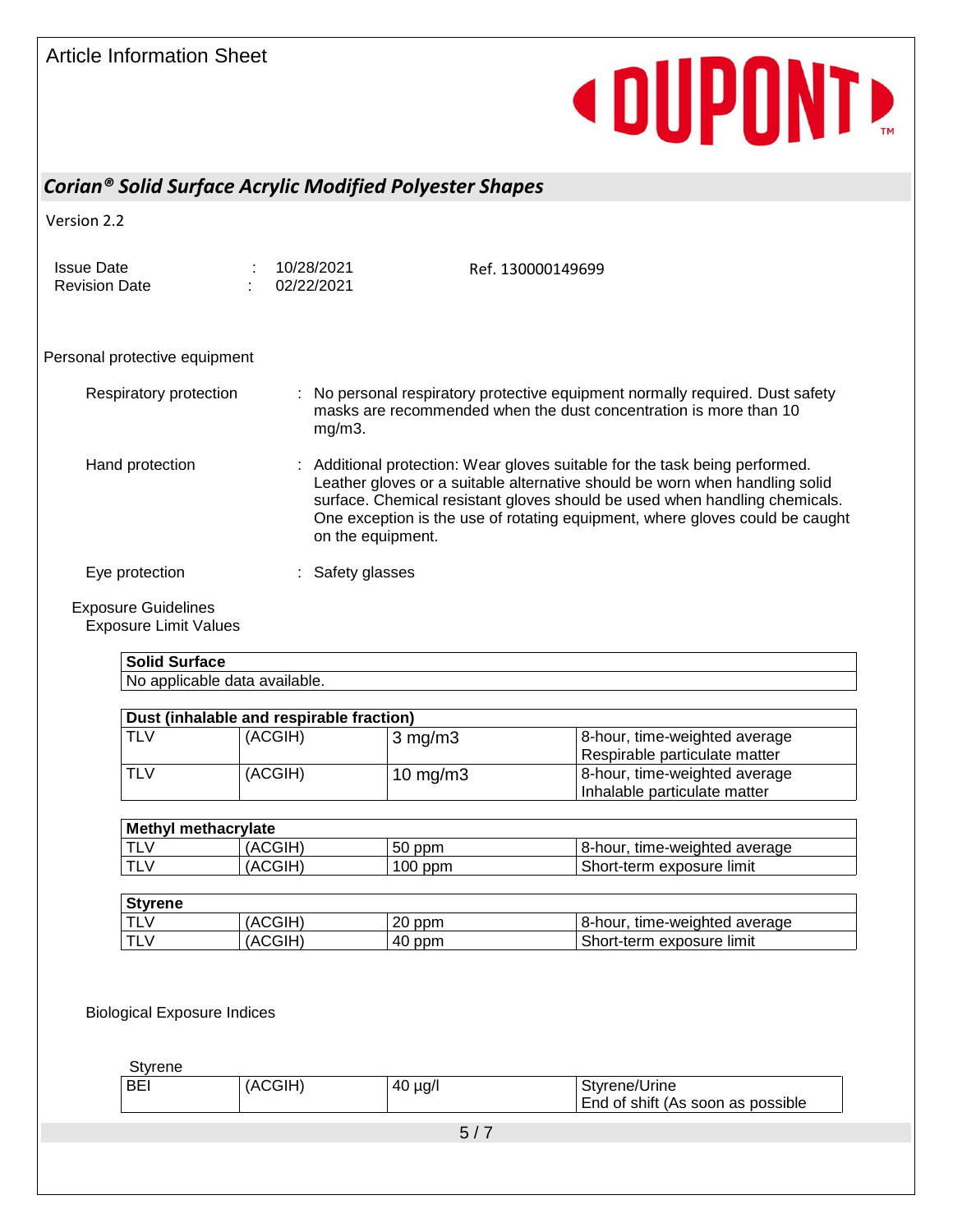# **« DUPONTE**

## *Corian® Solid Surface Acrylic Modified Polyester Shapes*

Version 2.2

Issue Date : 10/28/2021

Revision Date : 02/22/2021

Ref. 130000149699

|            |         |     | after exposure ceases)             |
|------------|---------|-----|------------------------------------|
| <b>BEI</b> | (ACGIH) | 400 | Mandelic acid plus phenylglyoxylic |
|            |         |     | acid/Urine                         |
|            |         |     | End of shift (As soon as possible  |
|            |         |     | after exposure ceases)             |

\* AEL is DuPont's Acceptable Exposure Limit. Where governmentally imposed occupational exposure limits which are lower than the AEL are in effect, such limits shall take precedence.

## **DISPOSAL CONSIDERATIONS**

### **Waste treatment methods**

Product **State of the landfilled or incinerated, when in compliance with local regulations.** 

#### **REGULATORY INFORMATION**

Product meets the definition of an article as defined by CEPA and is therefore exempt from CEPA inventory requirements.

### **OTHER INFORMATION**

#### **Restrictions on use**

Do not use DuPont materials in medical applications involving implantation in the human body or contact with internal body fluids or tissues unless the material has been provided from DuPont under a written contract that is consistent with DuPont policy regarding medical applications and expressly acknowledges the contemplated use. For further information, please contact your DuPont representative. You may also request a copy of the DuPont POLICY Regarding Medical Applications and DuPont CAUTION Regarding Medical Applications.

### **Further information**

Refer to NFPA 654, Standard for the Prevention of Fire and Dust Explosions from the Manufacturing, Processing, and Handling of Combustible Particulate Solids, for safe handling.

Before use read DuPont's safety information.